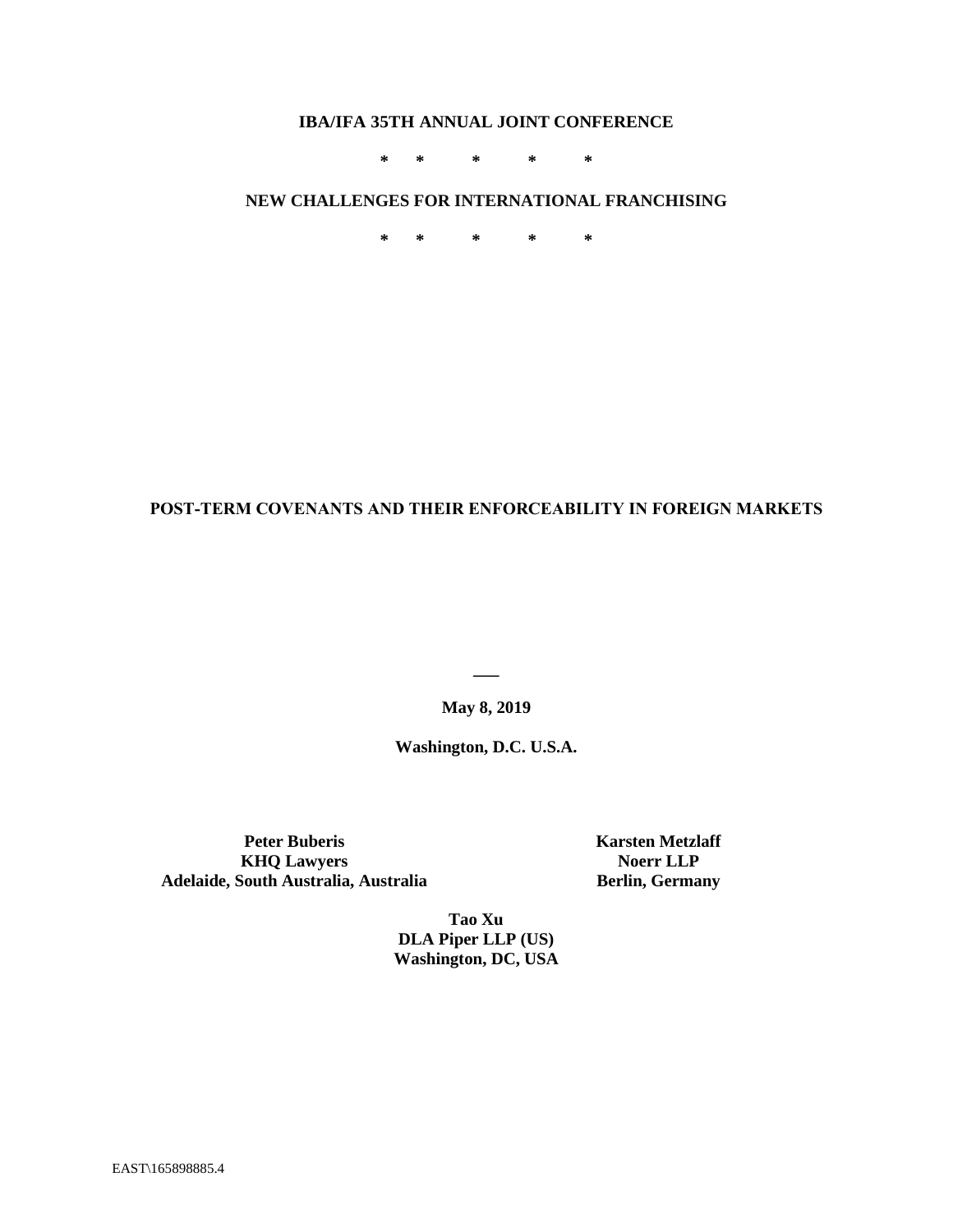# TABLE OF CONTENTS

| 1.               |     |  |
|------------------|-----|--|
| 2.               |     |  |
| 3.               |     |  |
|                  | 3.1 |  |
|                  | 3.2 |  |
|                  | 3.3 |  |
|                  | 3.4 |  |
|                  | 3.5 |  |
|                  | 3.6 |  |
|                  | 3.7 |  |
|                  | 3.8 |  |
|                  | 3.9 |  |
| $\overline{4}$ . |     |  |
|                  | 4.1 |  |
|                  | 4.2 |  |
|                  | 4.3 |  |
|                  | 4.4 |  |
| 5.               |     |  |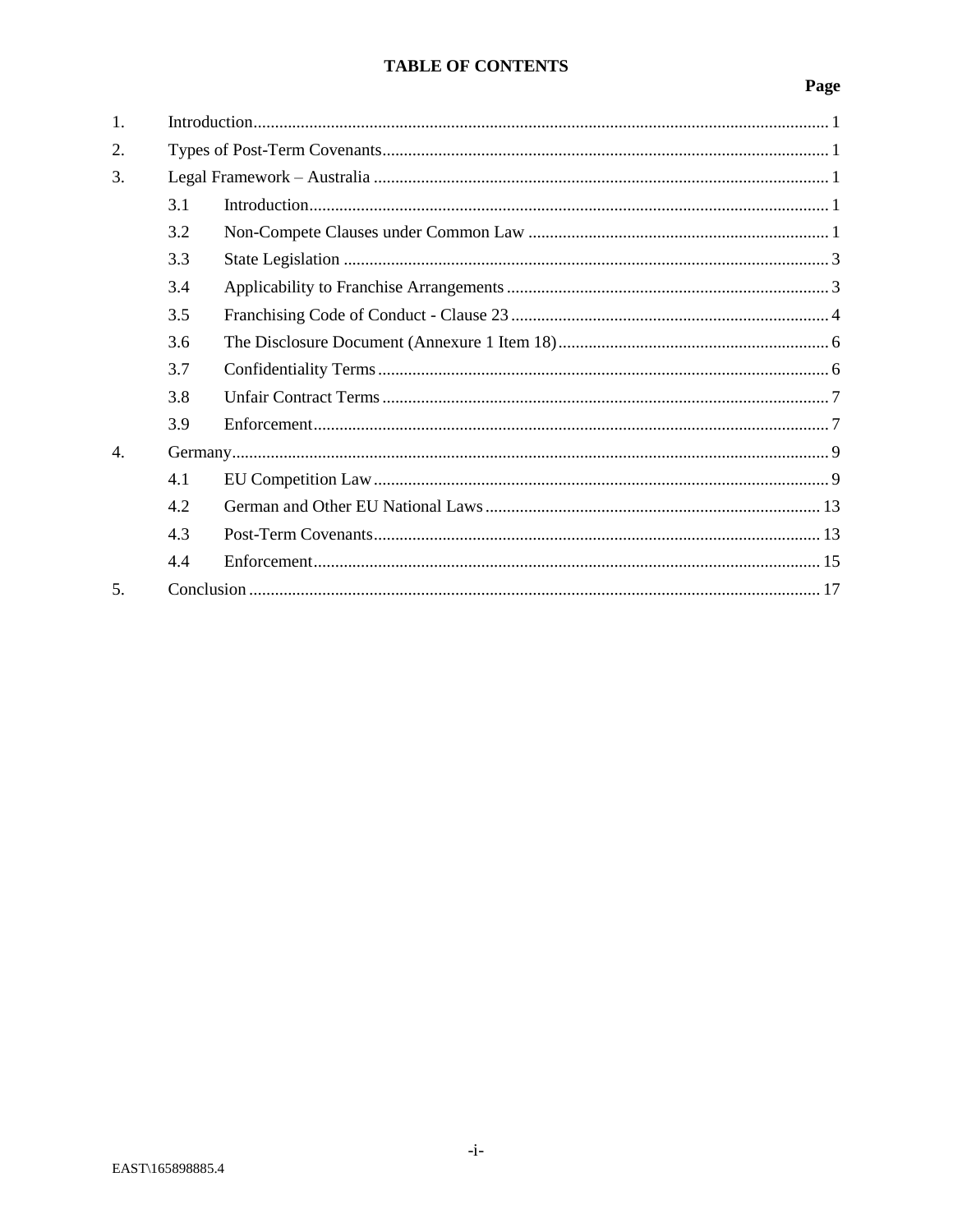#### <span id="page-2-0"></span>**1. Introduction**

Franchisors usually impose a variety of obligations that arise from the termination of the franchise relationship, to protect the interests of the franchisor and the franchise system at large. This paper contains the examination of these post-term obligations in two legal systems – Australia (as a representative of the common law jurisdictions) and Germany (as a representative of the civil law jurisdictions).Our hope is that through these examinations, practitioners can glean some perspectives as to how these post-term covenants are dealt with under the laws of the foreign countries, which will help them draft these provisions that are better tailored to reflect the franchisors' actual business needs, and might stand a better chance of enforcement in these foreign jurisdictions.

## <span id="page-2-1"></span>**2. Types of Post-Term Covenants**

Covenants restricting a terminated franchisee from competing with its former franchised unit or other units in the franchise system, including restrictions on contacting former customers or clients of the franchised business, are common provisions in franchise agreements. Given the anti-competitive nature of these covenants, they also have probably the largest body of law dealing with the enforceability of such covenants. Other common restrictions that apply after the end of a franchise agreement include confidentiality obligations (imposed on the franchisee, its owners and key management personnel), and non-solicitation obligations (prohibiting a former franchisee from poaching the franchisor's and other franchisees' employees).

## <span id="page-2-3"></span><span id="page-2-2"></span>**3. Legal Framework – Australia**

## **3.1 Introduction**

Australia is a common law country and for those similarly reliant it will, on its laws and their interpretation, seem a comfortable destination. For those who are underpinned by the civil law notions of reasonableness, implied good faith and objectivity provide crossing points.

The rationale for restrictions on a party's behaviour, both in term and post term, are well understood as are the tests against which relevant terms will be assessed. This section will provide an overview of the common law position in Australia and identify the relevant statutory overlays that may significantly impact on a franchise practitioner assisting a client in that jurisdiction.

It should be noted at the outset that a contractual choice of law involving the views and methodologies of a foreign country is likely to be upheld in Australia but not to the extent that the mandatory laws of Australia are overridden. One of those mandatory laws is the Franchising Code of Conduct, a federal law that mandates disclosure at the commencement of the relationship and on an ongoing basis, good faith, behavioural matters and dispute resolution. Further the format and requirements of the necessary disclosure document are mandated. There are no state franchise laws.

This section will look at the generic forms of competition restrictions on a separate basis as the concept of a restraint on ongoing trade, as opposed to non-solicitation or use of intellectual property, is treated differently as are the related obligations of ongoing confidentiality.

## <span id="page-2-4"></span>**3.2 Non-Compete Clauses under Common Law**

Let's start with the general law position absent any statutory change or overlay.

Australian common law draws its guidance and broad principles from English common law. In the field of post-term restraints, seminal decisions such as *Nordenfelt vs. Maxim Nordenfelt Guns and*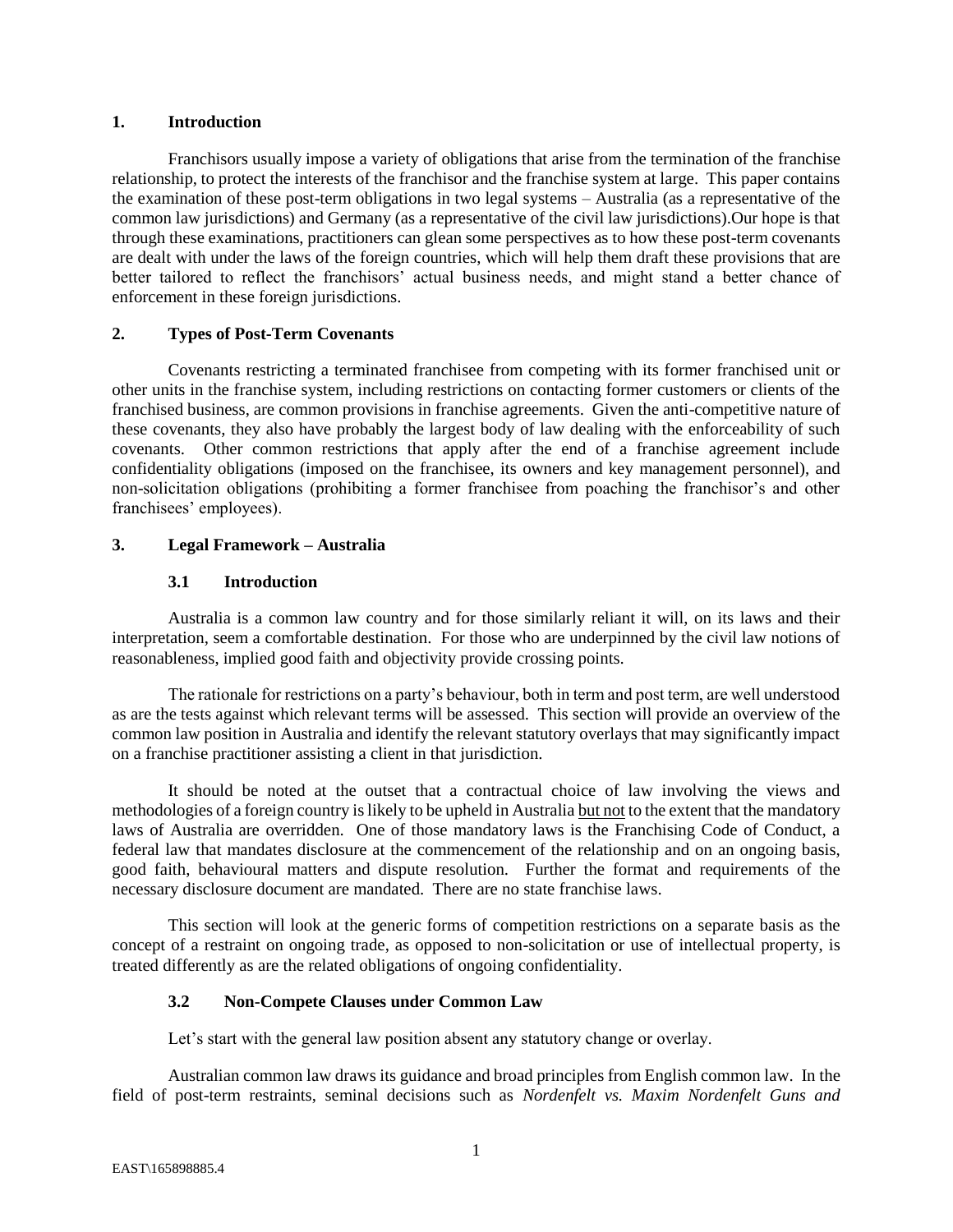*Ammunition Company***<sup>1</sup>** underpin the modern doctrine of restraint of trade, drawing as they do on still earlier determinations going back as far as the  $18<sup>th</sup>$  Century.

We know from those cases and many that have followed<sup>2</sup> that one must:

- utilize clear and unambiguous drafting;
- determine the proper limits for a restraint and not exceed them. They must be linked to a legitimate purpose; and
- make reasonableness our measuring stick both in our dealings with the other party and in the interests of the public.

On nearly any analysis, whether at common law or under the legislation of a particular jurisdiction, the above principles may be all that is needed to predict the response of a court in assessing a "post-expiration/termination" restraint as not contrary to public policy and reasonable in the circumstances.

The care given to our drafting, so as to survive a judicial review in one set of circumstances, gains increased importance if the determination affects the entire franchise system. If one attempt at enforcement fails then steps may have to be taken to cause all extant agreements to be brought into line with the judicial assessment.

Another consideration is the breadth of the persons covered by contractual restraints. Were separate deeds of restraint secured for all associates of the franchisee? If not, are non-signatories capable of being bound?

Three general principles usually carried over to common law countries are:

- Non-competition clauses are, absent statutory exceptions, prima facie void as contrary to public policy. They need survive judicial review.
- There must be clear drafting, an assessment of reasonableness and satisfactory presentation of a case for the franchisor to establish that the inclusion of such clauses is necessary in its legitimate commercial interests and those of the public.
- Absent specific state law, an Australian court is not able to redraft or read down clauses that exceed the known parameters. There is no general right to blue-line clauses to bring them within tolerable application.

Because of the restraint on blue-lining, practitioners have quickly adapted their drafting to include "cascade or ladder" clauses that permit a variety of time limits and geographical areas to be combined by a court to achieve an outcome that is not contrary reasonableness between the parties and public policy.

Lurking behind this approach, is the reality that statutory instruments may negate the best drafting employed to achieve an enforceable post term restraint.

<sup>1</sup> [1894] ACC 535.

<sup>2</sup> *Esso Petroleum V Harper's Garage (Stourport) Ltd* [1968] AC 269.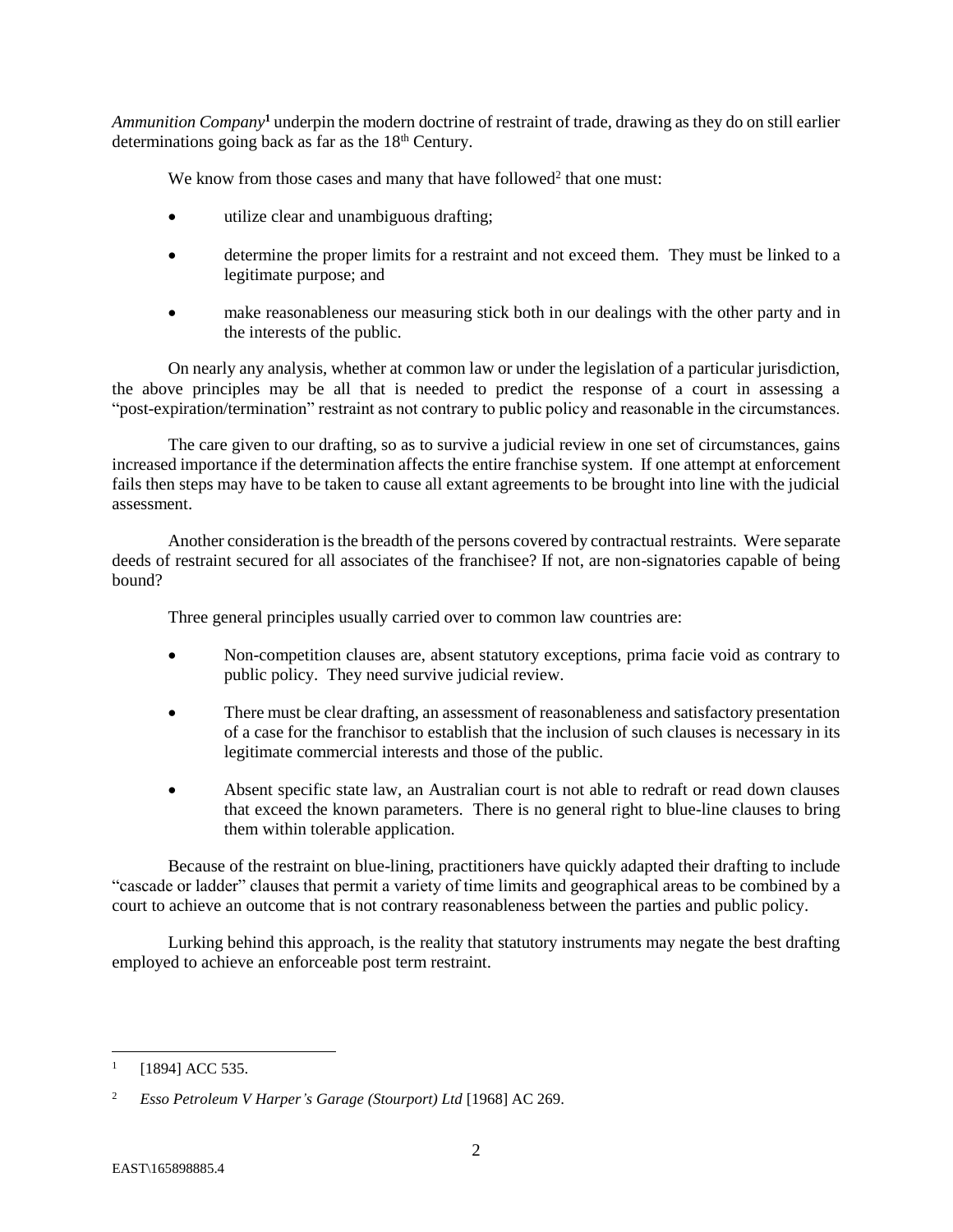#### **3.3 State Legislation**

<span id="page-4-0"></span>New South Wales is the most populous and economically significant state in Australia counting for some 33% of GDP. It is the only State jurisdiction to have enacted legislation dealing with restraint of trade clauses. This legislation reverses the first and third general principles described above.

These rules are contained in the *[Restraints of Trade Act 1976](http://www.legislation.nsw.gov.au/maintop/view/inforce/act+67+1976+cd+0+N)*. Section 4 of the Act, in part, reads:

"*Extent to which restraint of trade is valid*

- (1) *A restraint of trade is valid to the extent to which it is not against public policy, whether it is in severable terms or not.*
- (2) *Subsection (1) does not affect the invalidity of a restraint of trade by reason of any matter other than public policy.*
- (3) *Where, on application by a person subject to the restraint, it appears to the Supreme Court that a restraint of trade is, as regards its application to the applicant, against public policy to any extent by reason of, or partly by reason of, a manifest failure by a person who created or joined in creating the restraint to attempt to make the restraint a reasonable restraint, the Court, having regard to the circumstances in which the restraint was created, may, on such terms as the Court thinks fit, order that the restraint be, as regards its application to the applicant, altogether invalid or valid to such extent only (not exceeding the extent to which the restraint is not against public policy) as the Court thinks fit and any such order shall, notwithstanding sub-section (1), have effect on and from such date (not being a date earlier than the date on which the order was made) as is specified in the order.*"

So, in NSW a restraint is not prima facie invalid. It is valid to the extent that it is not against public policy and to the extent the contract terms permit. <sup>3</sup>

Secondly, the court has discretion to "blue line" the terms of the relevant restraint where it goes beyond what is reasonable. "*The subsection permits the court to enforce a covenant whose provision is over extensive as regards area, time or extent."* See, *Woolworths Ltd vs. Olson*. **4**

## *Drafting Note*

It may be useful to make franchise agreements subject to the laws of NSW as restraints are not prima facie invalid and the courts may use blue-lining in contrast to other Australian jurisdictions.

## **3.4 Applicability to Franchise Arrangements**

<span id="page-4-1"></span>As franchise practitioners, we must be mindful of any industry specific terms of the law in Australia and therefore the provisions of the Franchising Code of Conduct.

<sup>3</sup> *Restraints of Trade Act 1976* (NSW) s 4(1).

<sup>4</sup> [2004] NSWSCA 372, 45.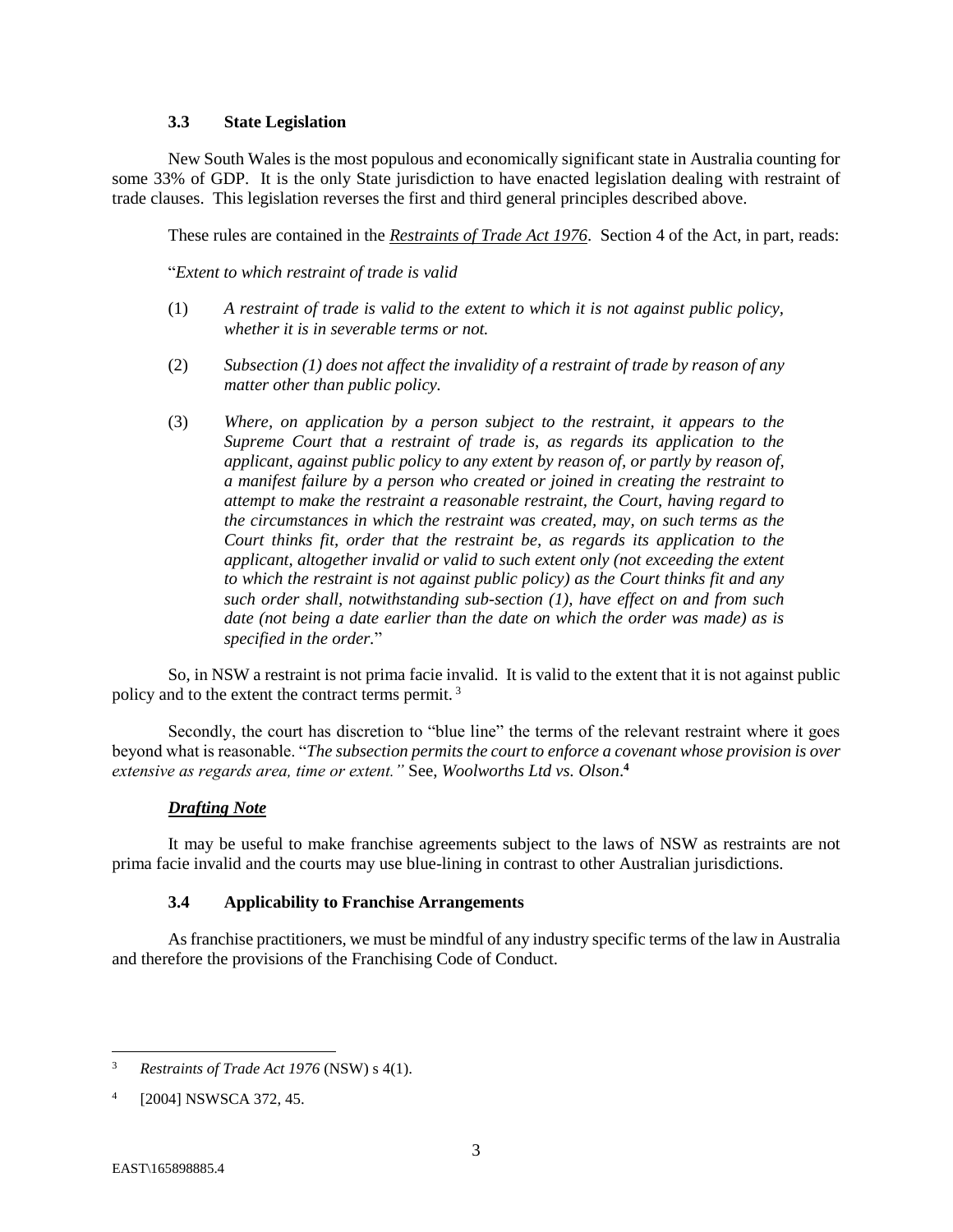The suitability of employing restraint terms in a franchise agreement has been accepted as a matter of principle.

The case that best articulates this is *KA & S Smith Pty Ltd vs. Ward***<sup>5</sup>** and the words of Austin J:

*"To assess the reasonableness of the restraint clause, it is necessary to identify the legitimate interests which the clause seeks to protect. This is not a case where the purchaser of a business seeks to protect goodwill which it has acquired by restraining the vendor from competing; nor is it a case where an employer seeks to protect its confidential information by restraining a former employee from working for a competitor. A Franchise agreement has some of the elements of both of these cases, although it is a commercial arrangement closer to the former than the latter: Prontaprint Plc vs. Landon Litho Ltd<sup>6</sup> ; Stokely-Van Camp Inc vs. New Generation Beverages Pty Ltd<sup>7</sup> . In my opinion the franchisor has a stake which is analogous to the purchaser's goodwill. It has an interest in protecting the patronage built up through the operation of the franchise, which may be lost if the franchisee is permitted to compete without restriction. The franchisor also has an interest in protecting the confidentiality of confidential information provided to the franchisee, which could be used by the franchisee to compete with the franchisor if there was no restraint. However, the franchisee has an interest in protecting the goodwill of its business. The customers are customers of the franchisees business, though the franchisor also has an "interest" in the customers since they are attracted to the business as a franchise business. The question is whether the restraint clause in the second franchise agreement is too wide, given the nature of the franchisor's interest and the need to balance the interests of franchisor and franchisee."*

#### **3.5 Franchising Code of Conduct - Clause 23**

<span id="page-5-0"></span>The latest iteration of the Code, that came into effect on  $1<sup>st</sup>$  January 2015, has injected an overlay to the accepted application of the accepted common law where a franchise relationship exists. This statutory commentary puts to one side a comfortable assessment of what is needed to draft and enforce a clause on the subject of post-term restraints.

The Code has, in recognising the underpinning rationale for the entering into of the franchise relationship, added an incentive for the franchisor to take an early and long view of the franchise relationship and whether it would ever want to invoke a post-term restraint.

In the 2014 Code a new clause 23 was introduced applicable to franchise agreements entered into or renewed after 1<sup>st</sup> January 2015. This clause begins:

"*Effect of restraint of trade clause if franchise agreement not extended*

(1) *A restraint of trade clause in a franchise agreement has no effect after the agreement expires if:*

 5 (1998) 45 NSWLR, 402.

<sup>6</sup> [1987] FSR 315, 324.

<sup>7</sup> (1998) 44 NSWLR 607, 613.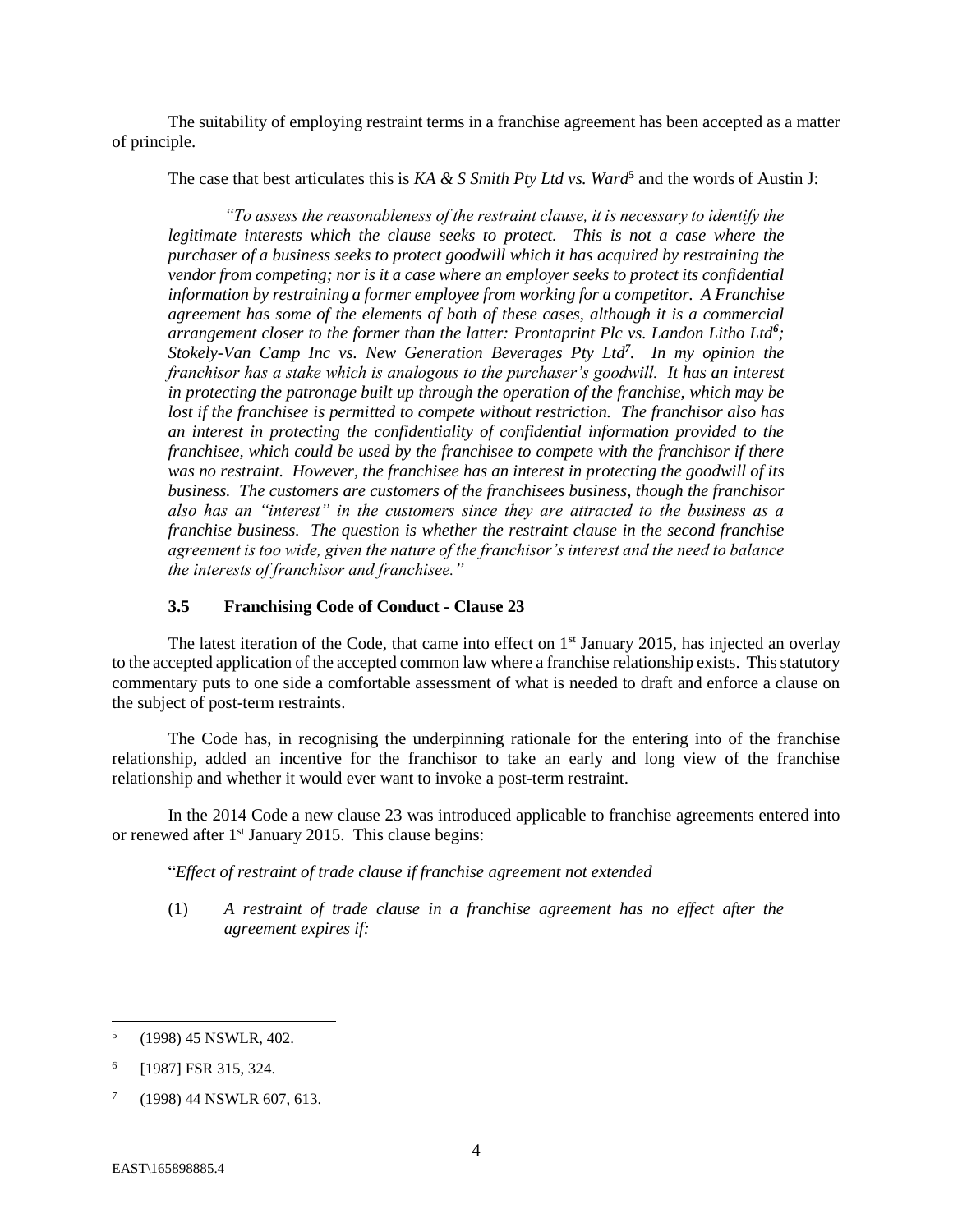- (a) *the franchisee had given written notice to the franchisor seeking to extend the agreement on substantially the same terms as those:*
	- (i) *contained in the franchisor's current franchise agreement; and*
	- (ii) *that apply to other franchisees or would apply to a prospective franchisee; and*
- (b) *the franchisee was not in breach of the agreement or any related agreement; and*
- (c) *the franchisee had the term of the agreement; and not infringed the intellectual property of, or a confidentiality agreement with, the franchisor during the term of the agreement; and*
- (d) *the franchisor does not extend the agreement; and*
- (e) *either:*
	- (i) *the franchisee claimed compensation for goodwill because the agreement was not extended, but the compensation given was merely a nominal amount and did not provide genuine compensation for goodwill; or*
	- (ii) *the agreement did not allow the franchisee to claim compensation for goodwill in the event that it was not extended.*
- (2) *Subclause (1) also applies in respect of a restraint of trade clause that is incorporated into a franchise agreement:*
	- (a) *by reference to another document; or*
	- (b) *by another document physically attached to the agreement.*

*Note See subclauses 3(4) and (5)*."

Preceding the introduction of Clause 23 an Explanatory Statement was released by the parliamentary draughtsman. This Statement made it clear that the new inclusion in the Code seeks some middle ground. It is not as, pervasive as it may first sound and focuses on competition restraints only. It does not apply to non-solicitation, restraints on hiring employees, confidentiality or other restraints.

The Explanatory Statement makes the following observations:

- (1) *"The clause only applies to restraint of trade clauses designed to prevent competition by a former franchisee. It does not apply to other restraint clauses, such as those that prevent a former franchisee approaching staff of the franchisor or using the franchisor's intellectual property.";*
- (2) *".. paragraph 23(1)(a) is intended to ensure that the franchisor cannot offer the franchisee a substantially different agreement to that offered to other franchisees or prospective franchisees";*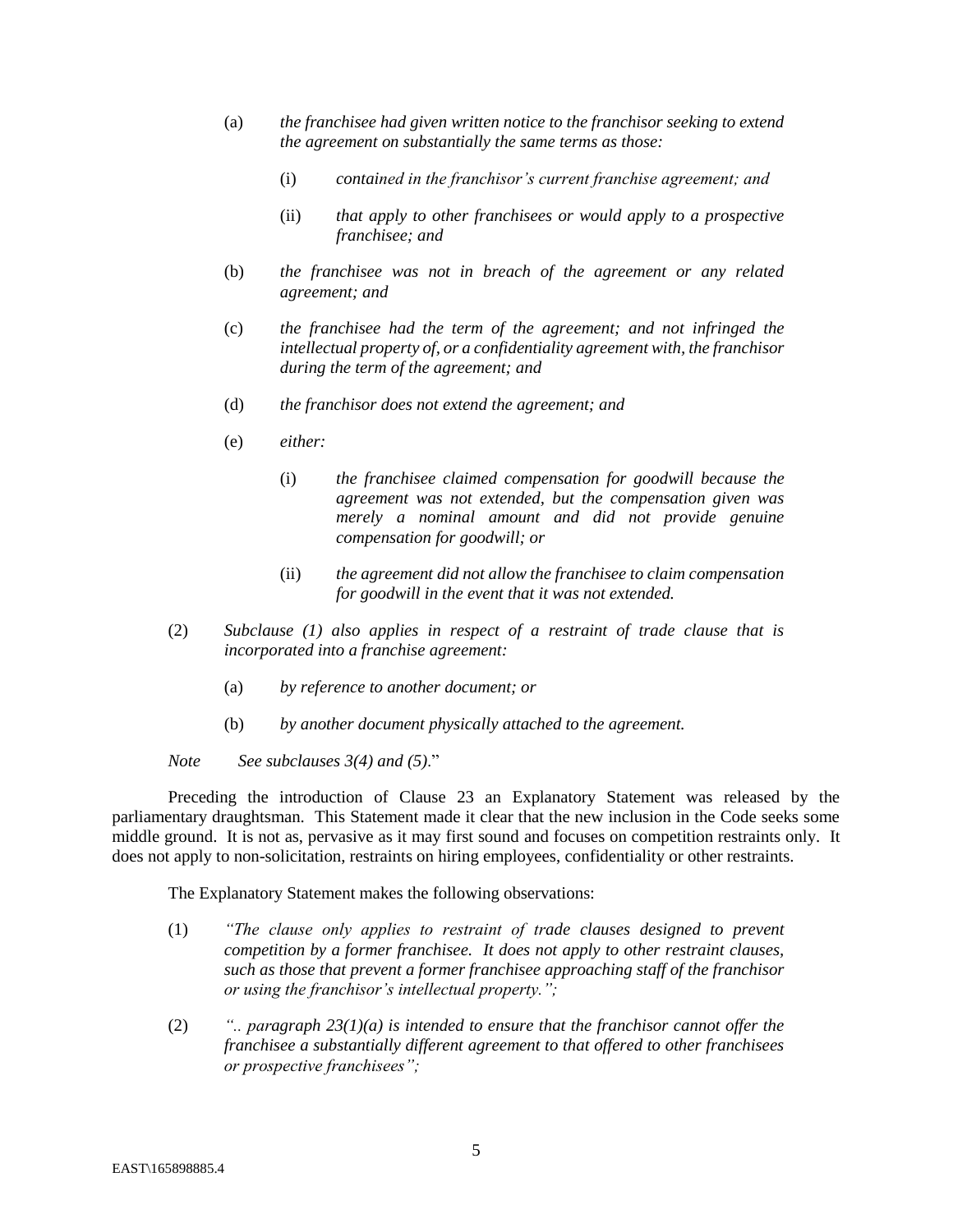- (3) *"… compensation does not include compensation for goods returned or a rebate of moneys paid by the franchisee.";*
- (4) *"where it can be shown that the former franchisee has contributed to the growth of the franchised business and has thereby generated goodwill in the franchised business, it is considered reasonable that the former franchisee be compensated for that, if it is to be limited by a restraint of trade clause. Whether the compensation offered is genuine should be decided having regard to the circumstances of the case";*
- (5) *"the provision does not prevent the franchisor taking action where it believes a former franchisee has breached a restraint of trade clause. The onus will be on the former franchisee to show it comes within the exception contained in clause 23."*

It should be noted that there are other jurisdictions outside Australia where there is mandated compensation or a goodwill payment on the ending of a distribution/licencing agreement and in that context the new Australian approach is not uniquely shocking to a franchisor.

# *Drafting Note*

It is recommended that in drafting franchise agreements a general provision is included that, should clause 23 apply, the parties will in good faith discuss compensation upon the expiry of the Franchise Agreement term. This obviates sub-clause  $(1)(e)(ii)$  as a qualifying factor for the application of clause 23 and simplifies any argument that it does not apply.

#### **3.6 The Disclosure Document (Annexure 1 Item 18)**

<span id="page-7-0"></span>This mandated item of the disclosure document deals with the need to give the franchisee notification of the franchisor's extension intentions at the end of term.

If the terms of restraint clauses are regarded as a critical component in maintaining the integrity of a system then appropriate drafting indicating the franchisors views on each of the components of clause 23 is needed. If it has no desire to permit a conditional extension then it must make this plain in bold characters and ensure the drafting of the franchise agreement is well thought out to at least provide that a conditional compensation formula built into it.

## **3.7 Confidentiality Terms**

<span id="page-7-1"></span>So, the above demonstrates that post term non-compete restraints are treated differently under Australian law. In part this is because at common law in term restraints and post term restraints cannot be compared on an equal basis given what may be reasonable in term will differ from what is reasonable post term. Further a specific statutory provision like Clause 23 of the Code may limit the applicability of post term competition even if the relevant restraint is otherwise satisfactorily drafted. Non-competes differ from "non-solicitation" and "no intellectual property use" restraints as clause 23 makes clear.

Confidentiality as a covenant is assessed as a type of post term restraint however given its exclusion from Clause 23 of the Code it is much more dependent on the stated principles of the common law. The Franchising Code has nothing to say on the point and confidentiality remains the province of proper definition and appropriate contractual terms.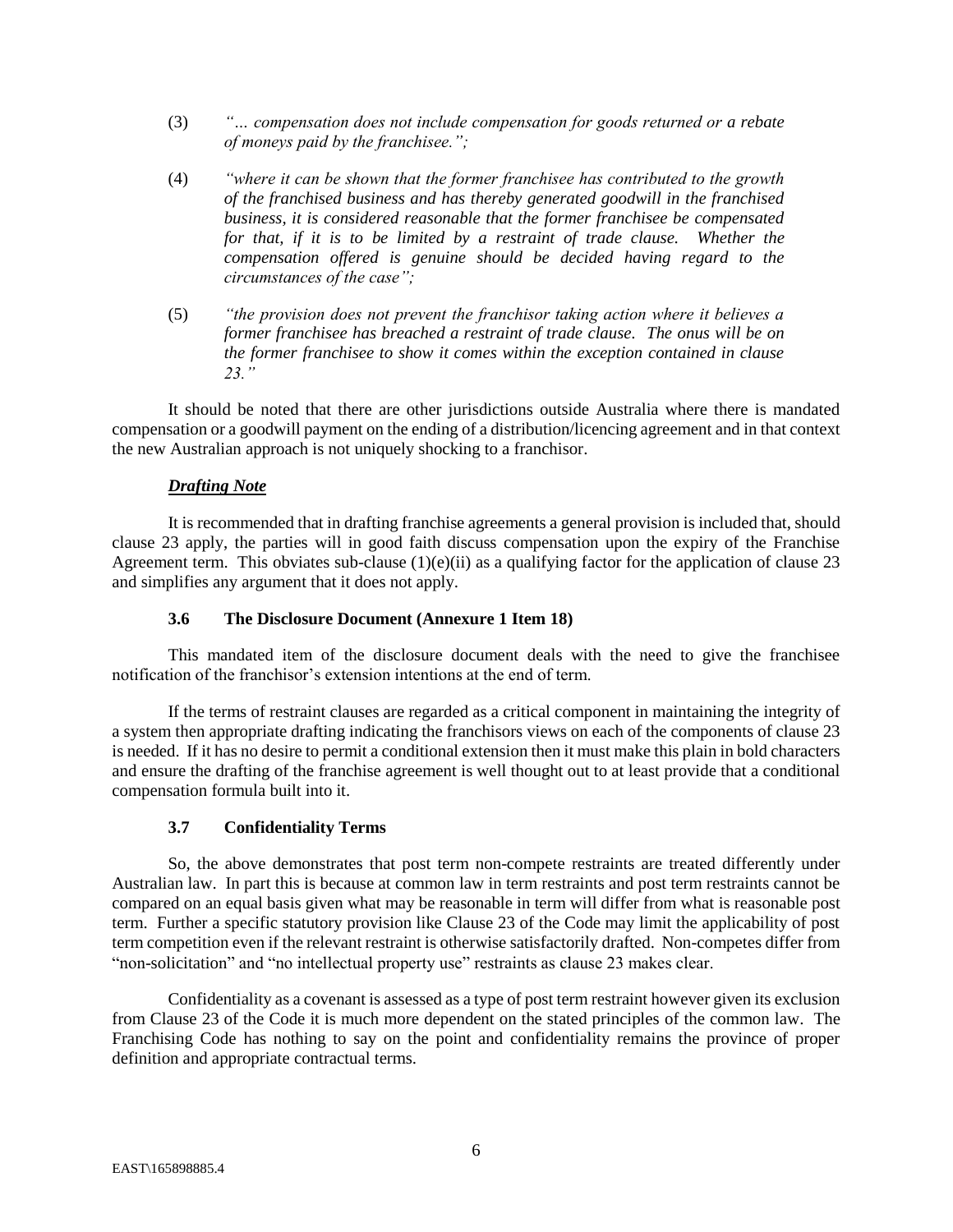The three recognised criteria for recognising and enforcing an obligation of confidentiality are:

- The information has the necessary quality of confidence;
- The information is imparted in circumstances importing an obligation of confidence; and
- There is unauthorised use or disclosure of the information.

Further the restraint must be assessed as reasonable, including as to the time over which the restraint may be maintained.

The time imposed for the restraint to apply is a clear drafting issue if Australian law applies given the views put by the High Court of Australia in the case of *Maggbury Pty Ltd vs Hafele Australia Pty Ltd*. **8** In that case a perpetual confidentiality contractual term was rejected as unreasonable. The court held that if confidential information has entered the public domain through no action on the part of the party bound by the restraint then it will no longer be bound by the obligation. If the restraint is expressed to be for an excessive period this would not be considered as reasonable. The court in fact suggested a period not exceeding 5 years may be appropriate.

Taking a cue from this, 5 years is now commonly used by Australian lawyers to time limit confidentiality periods.

Absent specific statutory terms in State or Commonwealth Law such as Government security, Personal Privacy and so forth, the application of general common law principles to the franchise relationship make the matter of reasonableness as to time constraints an important local issue. Foreign practitioners caught in these circumstances may of course consider the scope for a choice of laws clause using another jurisdiction on the matter of enforcement.

## **3.8 Unfair Contract Terms**

<span id="page-8-0"></span>An issue now prominent in Australia is the application to the franchise relationship of Unfair Contract terms. This law is stated in Pts 2-3 of the Australian Consumer Law.

It is a law that provides a regime for rendering void unfair contract terms in standard form "small business" contracts. These are businesses with turnover of less than \$1,000,000 AUD or less than 20 employees. There is now a level of certainty that the Unfair Contract Law does apply to franchise agreements which many regard as having the prima facie appearance of standard contracts.

The opinion of local counsel as to how this might apply to post term restraint clauses should be sought. A matter reinforced by the opinion of the Regulator (the Australian Consumer and Competition Commission) that non-compete clauses should be reviewed for reasonableness/fairness in the context of small businesses.

## **3.9 Enforcement**

<span id="page-8-1"></span>The enforcement of restraints suffers uncertainty, whether under common law or through the stated statutory intervention. This is the case whether you are the franchisor or franchisee.

<sup>8</sup> [2001] HCA 70; (2001) 210 CLR 181.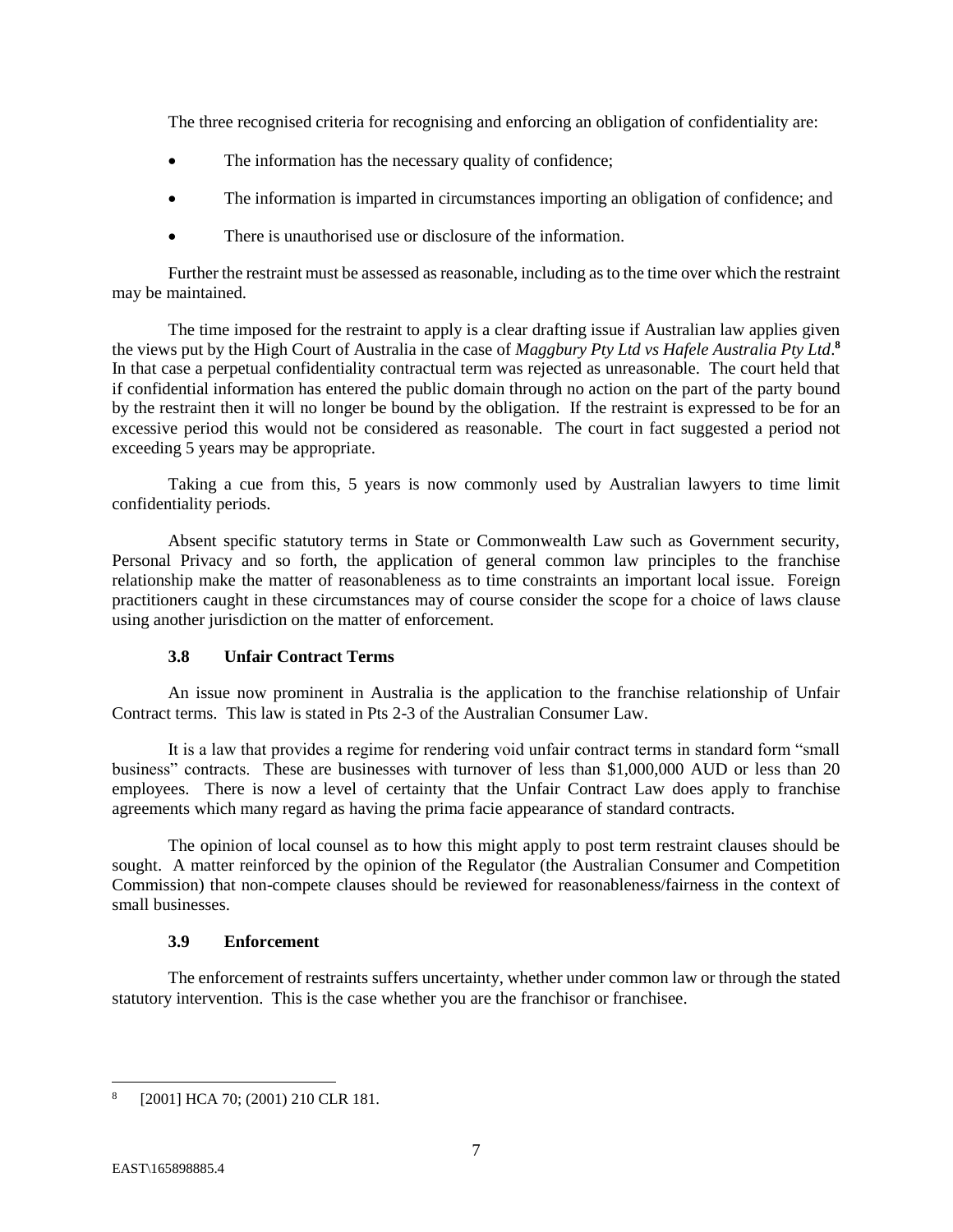The franchisor needs to accept that under common law, restraints are prima facie invalid if approached under established principles. It must satisfy the tests that consider the reasonableness of the drafting in the circumstances of the parties and with regard to the public generally.

While the franchisee has the advantage that the burden of satisfying these matters lies with the franchisor, it can rarely feel confident of the outcome and is required to expend resources to test the applicability of contractual terms.

The careful drafting of ladder or cascade clauses opening up permitted blue lining can lessen some of that uncertainty, but even reliance on that may not be enough.

At this time little may be drawn by a franchisee out of the Code to suggest the hurdles of compliance that it needs to climb will be interpreted generously giving it a satisfactory outcome on compensation or non-applicability of the restraint on agreement expiry.

Franchisors may presently feel that Clause 23 is of little consequence and that an assessment of the general law tests is the main hurdle to overcome. This may change if the courts adopt a generous assessment, favoring franchisees, on the necessary pre-conditions but for the moment some minor redrafting to ensure that compensation on expiry is not wholly excluded could suffice.

Commentary by the courts in Australia on contractual restrictions under the general law can be found in the following cases:

- *Amoco Australia Pty Ltd vs Rocca Bros Motor Engineering Co Pty Ltd***<sup>9</sup> where the court** found that the doctrine of unlawful restraint of trade applied to covenants given by someone starting a new business in relation to future trading.
- *Queensland Co-operative Milling Association vs Pamag Pty Ltd*<sup>10</sup> which affirmed that a restraint covenant was subject to the test of reasonableness.
- *Emeco International Pty Ltd vs O'Shea [No.2]*<sup>11</sup> where the assessment of commercial parties' activities was held to have relevance given they contract by reference to their own commercial interests.
- *Ausdale Enterprises Pty Ltd As trustee for The Lovett Family Trust vs Sandford*<sup>12</sup> where it was found that commercial assessments and interests are relevant when forming a judgement about what is reasonable. The reasonableness of the restraint turns on its own facts.

Other useful authorities include;

• *Murray Pest Management Pty Ltd vs A & J Bilske Pty Ltd<sup>13</sup>*

<sup>-&</sup>lt;br>9 (1973) 1 ALR 385.

<sup>10</sup> (1973) 133 CLR 260.

 $11$  (2012) WASC 348.

<sup>12</sup> 2006] WASCA 191.

 $13$  [2012] NTSC 5 (n 7).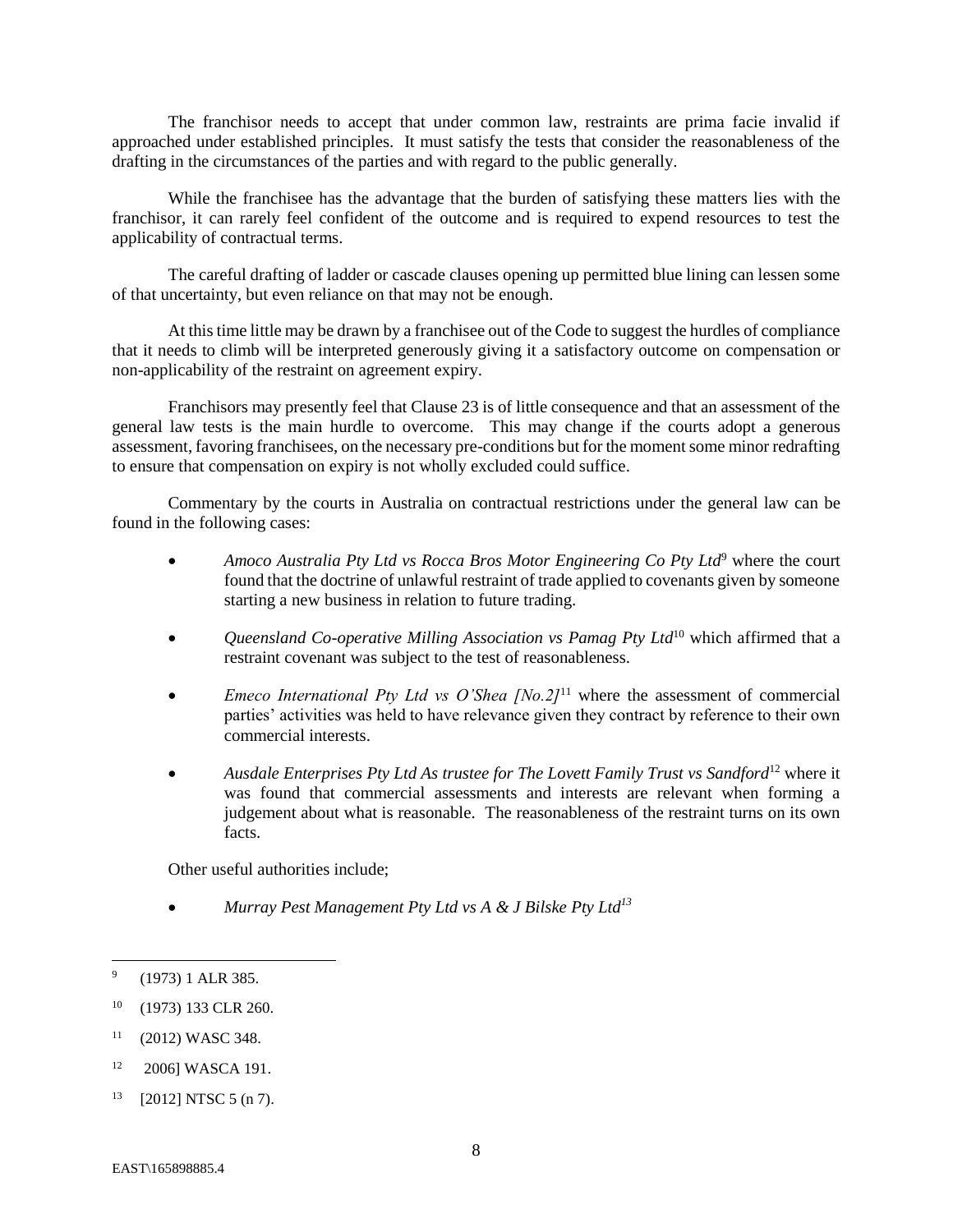- *BB Australia Pty Ltd vs Kariori Pty Ltd<sup>14</sup>*
- *Little Images Pty Ltd vs Fresh View Venture Pty Ltd& Anors<sup>15</sup>*
- *Raine & Horne Pty Ltd vs Adacol Pty Ltd<sup>16</sup>*
- *Bodycorp Repairers vs Maisono<sup>17</sup>*

## <span id="page-10-1"></span><span id="page-10-0"></span>**4. Germany**

## **4.1 EU Competition Law**

Within the EU, two sets of competition laws apply: EU competition law and the national competition law of each Member State. Article 101 of the Treaty on the Functioning of the European Union (TFEU) is the primary source of European competition law as to cartels. Article 101 of the TFEU is binding and directly applicable in all member states of the EU. Article 101 of the TFEU prohibits agreements and other concerted practices, which have as their object or effect the prevention, restriction or distortion of competition.

## **a.** *Art. 101(1) of the TFEU*

Article 101(1) of the TFEU affects all agreements between undertakings, decisions by associations of undertakings and concerted practices which may affect trade between EU member states and which have as their object or effect the prevention, restriction or distortion of competition within the internal. Article 101(1) of the TFEU seeks to ensure that undertakings independently determine their business's policy on the Internal Market.<sup>18</sup>

In 2014 the Commission has published a "De Minimis" Notice<sup>19</sup> setting out the circumstances in which agreements will not be viewed as infringing Article 101(1) TFEU – that is, where the market shares of the franchisor and franchisee are each 15% or less, provided that the agreement contains no restrictions of competition by object. Restrictions by object are those agreements, that have, by their very nature, a high potential for negative effects on competition<sup>20</sup> $(=$  'hard-core' restrictions, which are mainly pricing, territorial and resale restrictions). For example, with regard to franchise agreements, minimum resale price fixing constitutes one of the typical restrictions by object.

l

<sup>20</sup> See Guidance on restrictions of competition "by object" for the purpose of defining which agreements may benefit from the De Minimis Notice, SWD (2014), 198 final of 25 June 2014.

<sup>14</sup> [2010] NSWCA 347 (n 8).

<sup>&</sup>lt;sup>15</sup> [2011] QSC 402.

<sup>&</sup>lt;sup>16</sup> [2006] NSWC 36.

<sup>17</sup> [2017] VSCA 252.

<sup>18</sup> Case 40/71, Suiker Unie, 1975 E.C.R. 1664 at para 174 (E.C.J.).

<sup>&</sup>lt;sup>19</sup> Commission Notice on agreements of minor importance which do not appreciably restrict competition under Article 101(1) of the Treaty on The Functioning of the European Union (De Minimis Notice), OJ No. C 291/1 of 30 August 2014.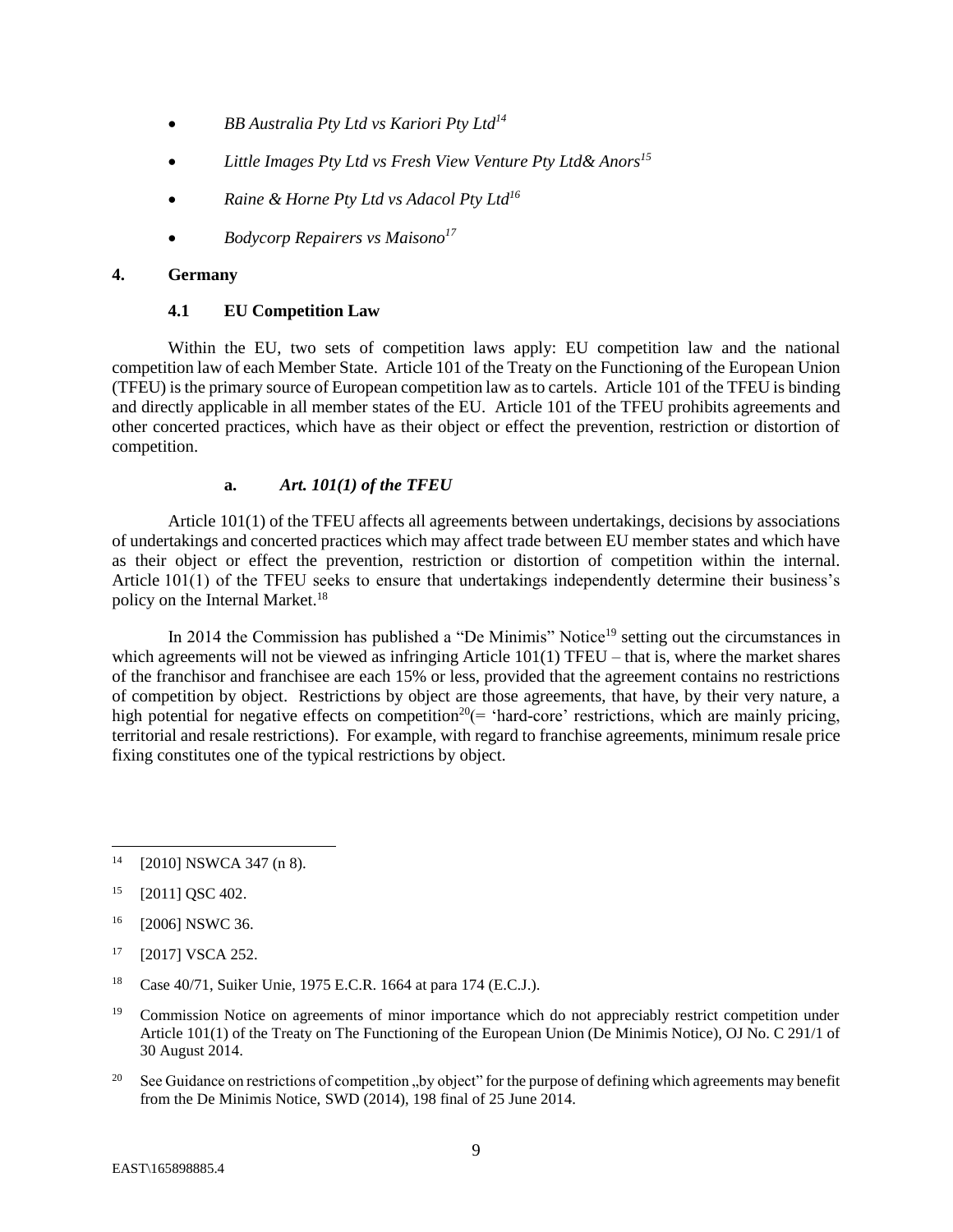Agreements or decisions taken in violation of Article 101(1) of the TFEU shall be automatically void (Article 101(2) of the TFEU).

#### **b.** *Pronuptia and Vertical Restraints Block Exemption Regulations*

The European Court of Justice (E.C.J.) has held in its landmark case *Pronuptia* that provisions, which are essential for the functioning of a franchise system do not constitute restrictions on competition for the purposes of Article 101(1) of the TFEU.<sup>21</sup> It considers two categories of provisions essential for the functioning of a system:

- Firstly, those provisions, which ensure that a franchisor can communicate know-how and provide assistance without running the risk that said know-how or assistance benefits competitors.<sup>22</sup>
- Secondly, measures taken by the franchisor which are necessary to maintain the identity and reputation of the network, shall not constitute restrictions of competition for the purposes of Article  $101(1)$  of the TFEU.<sup>23</sup>

Provisions essential to secure that know-how does not benefit competitors are in particular noncompete clauses and provisions requiring the franchisors' consent prior to the transfer of the franchisee's undertaking to a third party.<sup>24</sup>

Essential provisions with regard to maintaining the identity and reputation of a franchise system are the franchisee's obligation to use the know-how provided and business method developed by the franchisor as well as restrictions imposed on the location and design of the franchisee's store.<sup>25</sup> The E.C.J. also deems clauses which ensure the franchisors' right to freely choose the franchisees to be necessary to maintain the reputation of the franchise system.<sup>26</sup> Clauses prohibiting the franchisees to source from other suppliers and limiting their advertising opportunities may be essential in certain cases as well.<sup>27</sup>

In *Pronuptia*, the ECJ recognized that clauses that prevent the franchisee from competing with the franchisor or other members of the franchised network for the duration of the franchise agreement and for a reasonable period after termination are essential for protecting the franchisor's know-how. Decisions of the ECJ take precedence over any views expressed by the European Commission, whether in a block exemption or in other documents.

#### **c.** *Vertical Agreements Block Exemption Regulation (VA-BER)*

If a franchise agreement falls within the scope of Article 101(1) of the TFEU, it may still comply with competition law. When assessing franchise agreements special consideration has to be given to the

 $21$ <sup>21</sup> Case 161/84, Pronuptia v. Schillgalis, 1986 E.C.R. 374 para 16-27 (E.C.J.).

<sup>22</sup> *Pronuptia*, *supra* note 4, para 16.

<sup>23</sup> *Pronuptia*, *supra* note 4, para 17.

<sup>24</sup> *Pronuptia*, *supra* note 4, para 16.

<sup>25</sup> *Pronuptia*, *supra* note 4, para 18-19.

<sup>26</sup> *Pronuptia*, s*upra* note 4, para 20.

<sup>27</sup> *Pronuptia*, s*upra* note 4, para 21-22.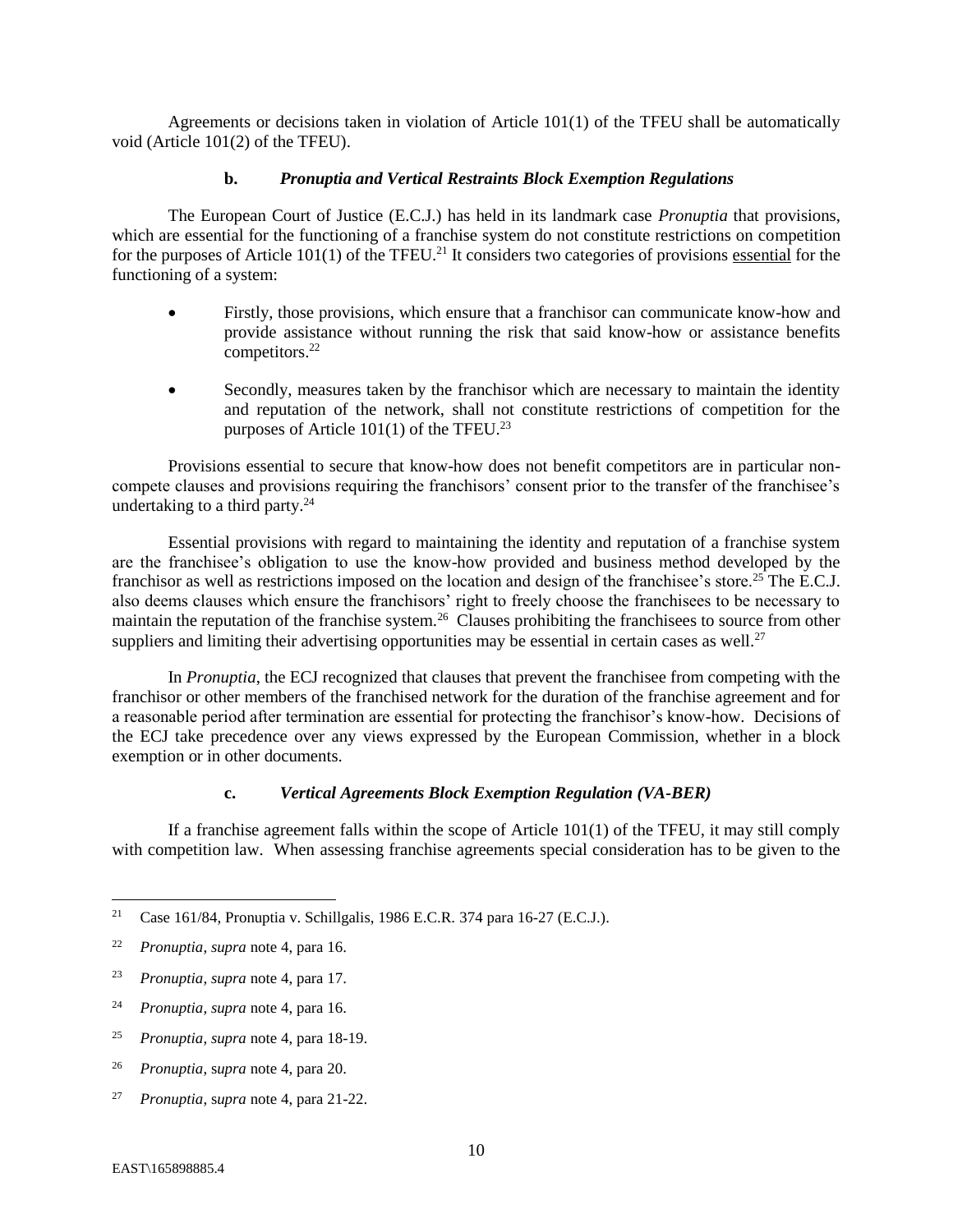Vertical Agreements Block Exemption Regulation (VA-BER).<sup>28</sup> The VA-BER is applicable to different types of vertical agreements such as agency, selective distribution, franchise and exclusive distribution. Vertical agreements are exempt<sup>29</sup> from the prohibition of Article  $101(1)$  of the TFEU, if the market shares of the parties to the agreement do not exceed 30%<sup>30</sup> and if the agreement does not contain any hardcorerestrictions.<sup>31</sup> The VA-BER thus creates a "safe harbor" for all agreements within its scope.<sup>32</sup>

Vertical Agreement is defined as "an agreement or concerted practice entered into between two or more undertakings each of which operates, for the purposes of the agreement or the concerted practice, at a different level of the production or distribution chain, and relating to the conditions under which the parties may purchase, sell or resell certain goods or services" (Article 1(1) VA-BER). Different types of franchise agreements – especially commercial and distribution agreements – may benefit from the VA-BER. Industrial franchise agreements however do not necessarily qualify for the exemption.<sup>33</sup>

The European Commission has listed certain obligations in its Guidelines on Vertical Restraints which it deems necessary to protect the franchisor's intellectual property rights and which therefore fall under the block exemption. $34$  These are:

- (a) an obligation on the franchisee not to engage, directly or indirectly, in any similar business;
- (b) an obligation on the franchisee not to acquire financial interests in the capital of a competing undertaking such as would give the franchisee the power to influence the economic conduct of such undertaking;
- (c) an obligation on the franchisee not to disclose to third parties the know-how provided by the franchisor as long as this know-how is not in the public domain;
- (d) an obligation on the franchisee to communicate to the franchisor any experience gained in exploiting the franchise and to grant the franchisor, and other franchisees, a non-exclusive license for the know-how resulting from that experience;
- (e) an obligation on the franchisee to inform the franchisor of infringements of licensed intellectual property rights, to take legal action against infringers or to assist the franchisor in any legal actions against infringers;
- (f) an obligation on the franchisee not to use know-how licensed by the franchisor for purposes other than the exploitation of the franchise;

- <sup>32</sup> VERTICAL GUIDELINES *supra* note 15, para 23.
- <sup>33</sup> *Id.* at para 45; FRANCK WIJCKMANS & FILIP TUYTSCHAEVER, VERTICAL AGREEMENTS IN EU COMPETITION LAW, (2d ed. 2011), para 6.75.
- <sup>34</sup> VERTICAL GUIDELINES *supra* note 15, at para 45.

<sup>28</sup> Commission Regulation 330/2010, 2010 O.J. (L 102) 1.

<sup>&</sup>lt;sup>29</sup> Article 2(1) VA-BER.

<sup>30</sup> Article 3(1) VA-BER.

<sup>&</sup>lt;sup>31</sup> Article 4 VA-BER; note that a hard core restriction leads to the nullification of the entire franchise agreement, see COMMISSION NOTICE: GUIDELINES ON VERTICAL RESTRAINTS, 2010 O.J. (C 130) 1, para 70.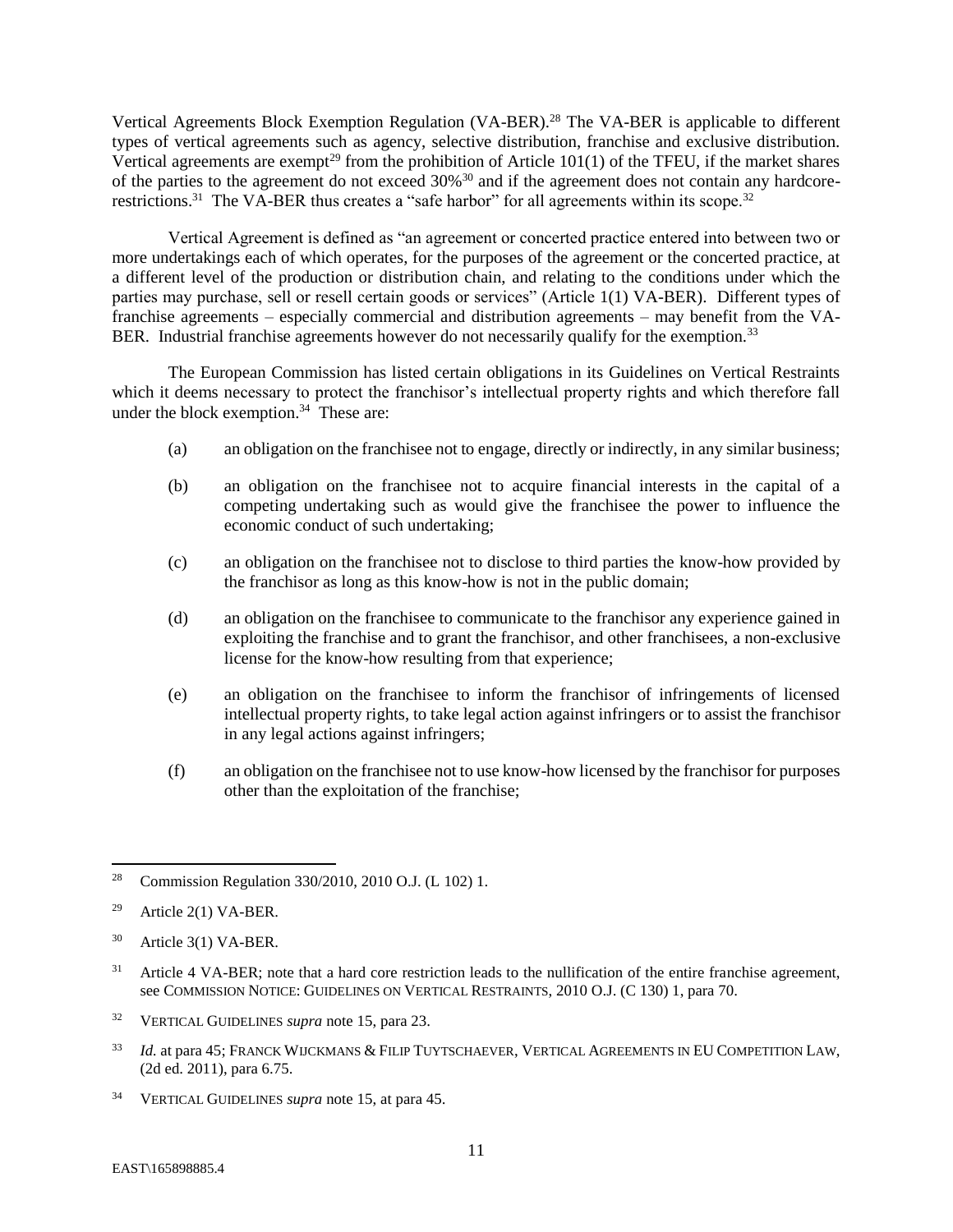(g) an obligation on the franchisee not to assign the rights and obligations under the franchise agreement without the franchisor's consent.<sup>35</sup>

## **d.** *Art. 101(3) of the TFEU*

A franchise agreement does not fall within the scope of the VA-BER if the market shares of the parties to the agreement do exceed 30%, the agreement does contain hardcore-restrictions, and/or specific requirements of Article 5 VA-BER for the block exemption of a particular clause are not met.

If the VA-BER is not applicable the undertaking has to assess whether the requirements of Article 101(3) of the TFEU are satisfied on an individual basis. Article 101(3) of the TFEU in conjunction with Article 1(2) Regulation 1/2003 provides an opportunity for individual exemption from the prohibition of Article 101(1) of the TFEU if the following four requirements are fulfilled:

- (a) the agreement must contribute to the improvement of the production or distribution of goods or to promoting technical or economic progress,
- (b) while allowing consumers a fair share of the resulting benefit, and
- (c) which does not impose on the undertakings concerned restrictions which are not indispensable to the attainment of these objectives;
- (d) afford such undertakings the possibility of eliminating competition in respect of a substantial part of the products in question.

It is the undertaking's duty to self-assess if its conduct meets either the requirements of a VA-BER or of Article 101(3) of the TFEU. A prior decision by the Commission to that effect is not required (Article 1(2) Regulation 1/2003).

## **e.** *Applicable Test Set-Up*

Compliance with European Union Competition law thus needs to be assessed in the following steps:

- Does the franchise agreement restrict competition according to of Article 101(1) of the TFEU or does PRONUPTIA apply?
- If so, does the franchise agreement fall within the scope of the VA-BER? or Article 101(3) of the TFEU itself?
- $\bullet$  If not, is it exempted from the prohibition of Article 101(1) of the TFEU, because it fulfills the criteria of Article 101(3) of the TFEU?

The burden of proof that the agreement restricts competition (step 1) is upon the party claiming that the franchise agreement violates Article 101(1) of the TFEU, whereas the burden of proof for the claim that the criteria of a VA-BER or Article 101(3) (step 2) are fulfilled lies with the party claiming that the agreement is valid.

<sup>&</sup>lt;sup>35</sup> VERTICAL GUIDELINES *supra* note 15, at para 45 (a) – (g).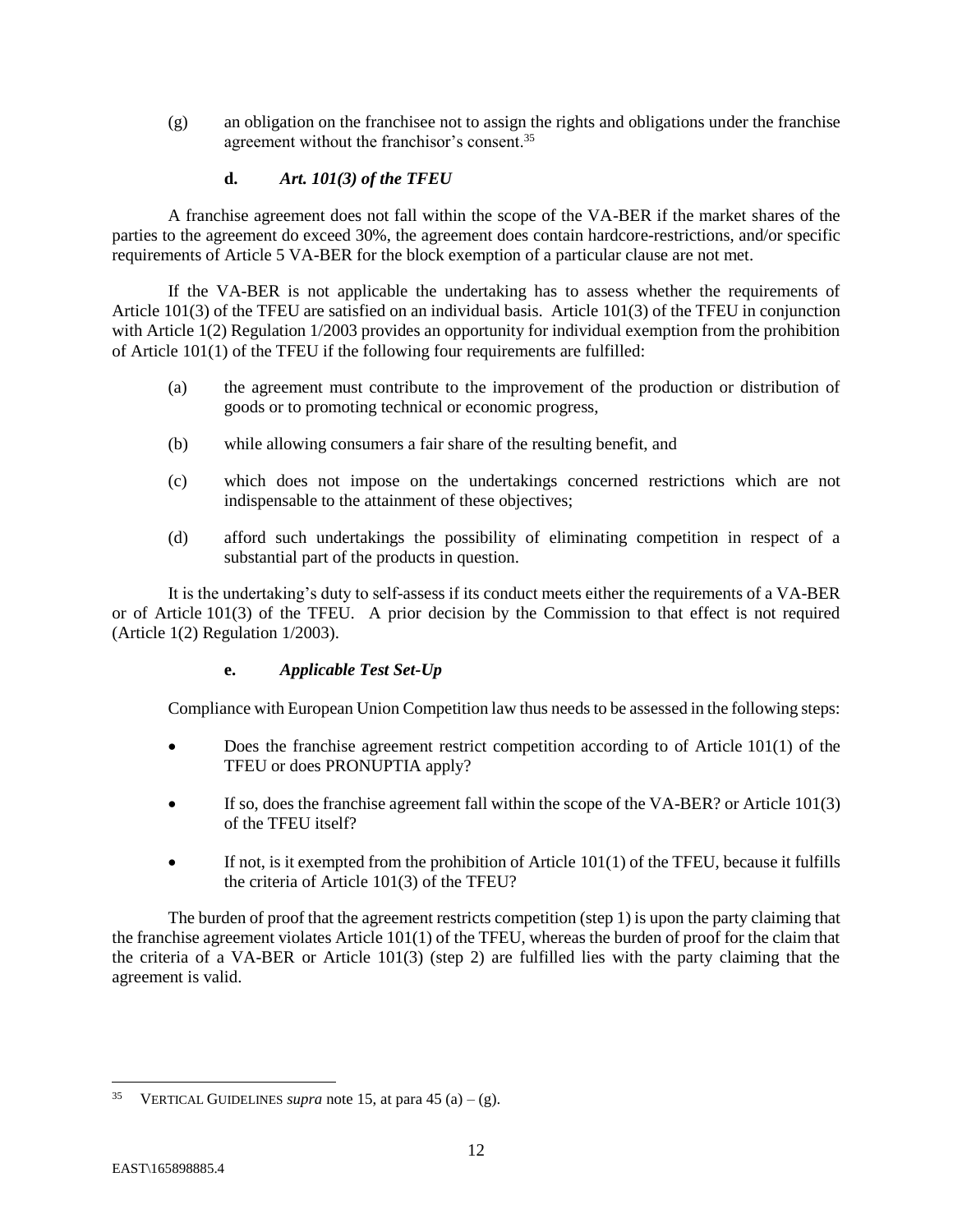## **4.2 German and Other EU National Laws**

<span id="page-14-0"></span>EU competition law is directly applicable in all member states of the European Union if an agreement affects trade between EU member states. The applicability is neither conditioned upon the adoption of these provisions into national laws nor upon a prior decision by a competition authority (Articles 1 and 3(1) Regulation 1/2003). National Competition Authorities, therefore, can directly apply EU competition law.

German competition law is regulated mainly by the Act against Restraints of Competition (ARC). In 2005, German competition law was completely harmonized with European competition law. All forms of competition restraints contained in distribution agreements, such as non-compete clauses, nonsolicitation clauses, non-dealing clauses and confidentiality covenants, are now treated in full compliance with European competition law. The same is true for other national competition laws of EU member states.

Article 3(2) Regulation 1/2003 prevents the application of national competition laws in cases in which it would lead to the prohibition of agreements, which may affect trade between Member States but do not violate Article 101 of the TFEU, either because they do not restrict competition or because they are exempt from Article 101(1) of the TFEU as they fulfill the conditions of Article 101(3) of the TFEU. Article 101 thus takes precedence over national competition laws, if the agreement may affect trade within the EU. Trade is not limited to the exchange of goods and services but also encompasses agreements which merely affect the competitive structure of the market.<sup>36</sup> It may be affected, if a sufficient degree of probability leads to the assumption of an appreciable influence on the pattern of trade between member states.<sup>37</sup> The capability to affect trade is sufficient.<sup>38</sup> The E.C.J. has therefore held that franchise agreements which allocate markets are "in any event liable to affect trade between Member States, even if they are entered into by undertakings established in the same Member State, in so far as they prevent franchisees from establishing themselves in another Member State."<sup>39</sup>

If franchise agreements may affect trade within the EU, it is therefore only necessary to evaluate, if the franchise agreements comply with the requirements laid down in Article 101 of the TFEU. An assessment according to national competition laws is only necessary, if the franchise agreement may not affect trade between Member States.

#### <span id="page-14-1"></span>**4.3 Post-Term Covenants**

#### **a.** *Non-Competition*

Franchise systems have a respectively privileged position regarding the prohibition of competition during the contractual period and thereafter (non-competition clauses) <sup>40</sup>. The E.C.J. deems non-

<sup>36</sup> COMMISSION NOTICE: GUIDELINES ON THE EFFECT OF TRADE CONCEPT CONTAINED IN ARTICLES 81 AND 82 OF THE TREATY, 2004 O.J. (C 101)81 at para 19-20.

<sup>37</sup> *See further Id.* at para 19-57.

<sup>38</sup> *Id.* at para 26.

<sup>39</sup> *Pronuptia*, *supra* note 4, para 26.

<sup>40</sup> Pursuant to Article 1(d) VA-BER "'non-compete obligation' means any direct or indirect obligation causing the buyer not to manufacture, purchase, sell or resell goods or services which compete with the contract goods or services, or any direct or indirect obligation on the buyer to purchase from the supplier or from another undertaking designated by the supplier more than 80% of the buyer's total purchases of the contract goods or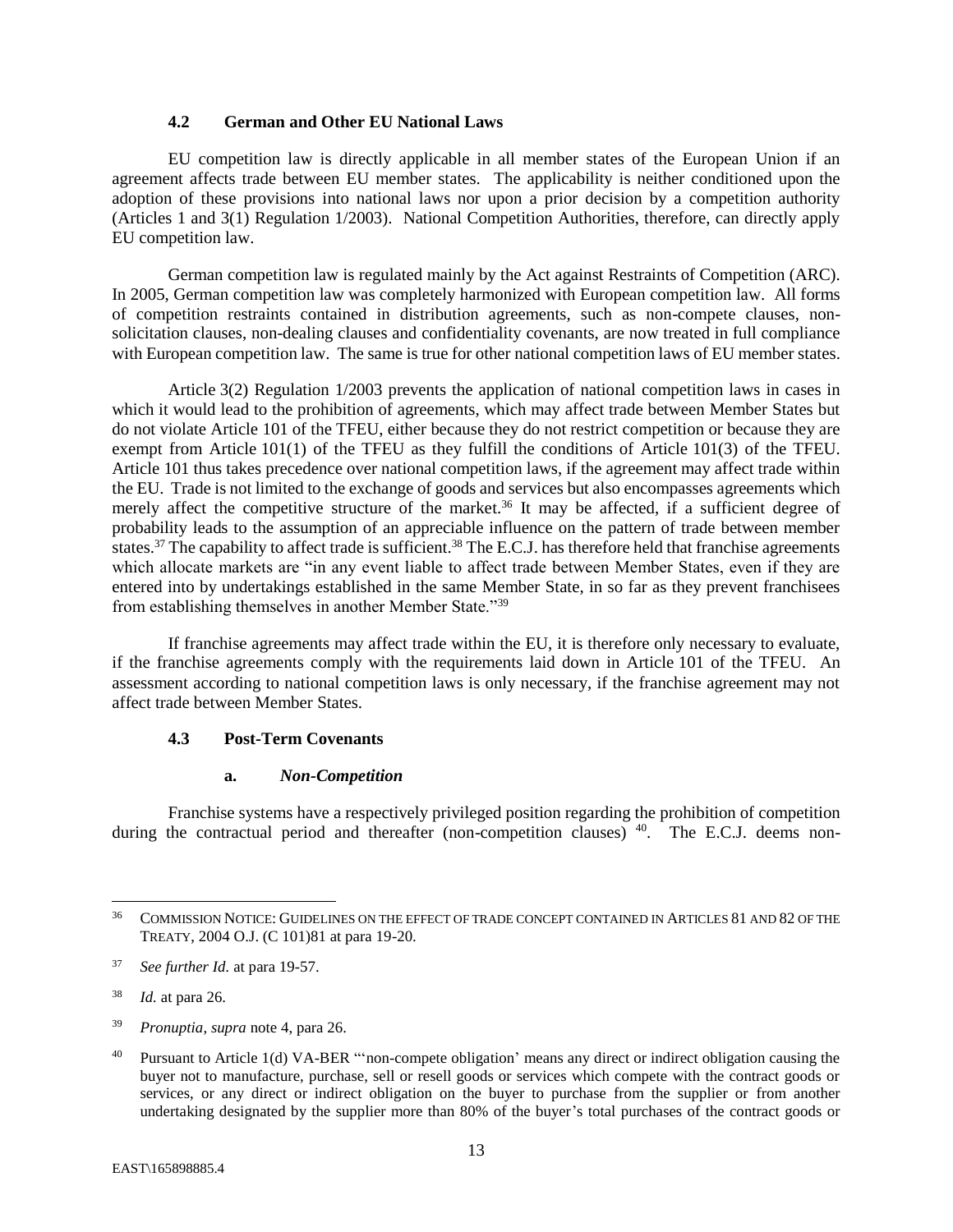competition clauses in franchise agreements essential to protect the know-how of the franchisor. It has therefore held that these clauses do not infringe Article 101(1) of the TFEU, if they are limited to the period of validity of the agreement or for a reasonable period after its expiry.<sup>41</sup>

The Commission states that in-term non-compete obligations may be necessary to maintain the common identity and reputation of the franchised network. An in-term non-compete restraints shall therefore usually fall outside the scope of Article 101(1) of the TFEU as long as it does not exceed the duration of the franchise agreement itself.<sup>42</sup> However, Article 5 VA-BER, if applicable, generally limits the duration of in-term non-compete restraints to five years.

Under competition law, post-term non-compete clauses may fall under the ban on cartels (article 101(1) TFEU) if they have an appreciable impact on competition. Those post-term non-compete clauses are generally not exempted by the VA-BER. Nevertheless, Article 5(3) VA-BER allows post-termination non-competition clauses if the following four criteria are met:

- (a) the obligation relates to goods or services which compete with the contract goods or services;
- (b) the obligation is limited to the business location from which the franchisee has operated during the contract period;
- (c) the obligation is indispensable to protect know-how transferred by the franchisor to the franchisee; and
- (d) the duration of the obligation is limited to a period of one year after termination of the agreement.

For mobile or services franchises, post-term non-compete covenants that apply only in respect of the franchisees premises may afford little protection due to the fact that the franchisee can change the location of his business. In such circumstances franchisors may seek to rely on the ECJ's decision in *Pronuptia* to justify more far-reaching restrictions.

Please note that agency law is applied to franchise agreements. As a result, the franchisee enjoys similar protection to a commercial agent. This has an important consequence: the franchisee is entitled to payment of reasonable remuneration if the franchisee agrees not to compete with the franchisor after termination of the franchise agreement. The appropriateness of the compensation is being determined on the basis of the prospective loss the franchisee will suffer because of the post-term non-compete clause. The possibility of entering a profession that's not affected by the non-competition clause is also considered.

## **b.** *Non-solicitation*

In Europe, solicitation bans have so far only been regarded as a side issue, at least in terms of antitrust law. However, such non-solicitation clauses between companies have not been the subject of independent EU antitrust proceedings, but only in connection with company transactions. In EU antitrust proceedings, the European Commission has occasionally been informed of employee antitrust bans in

services and their substitutes on the relevant market, calculated on the basis of the value or, where such is standard industry practice, the volume of its purchases in the preceding calendar year."

<sup>41</sup> *Pronuptia*, s*upra* note 4, at para 25.

<sup>42</sup> VERTICAL GUIDELINES *supra* note 15, at para 190(b).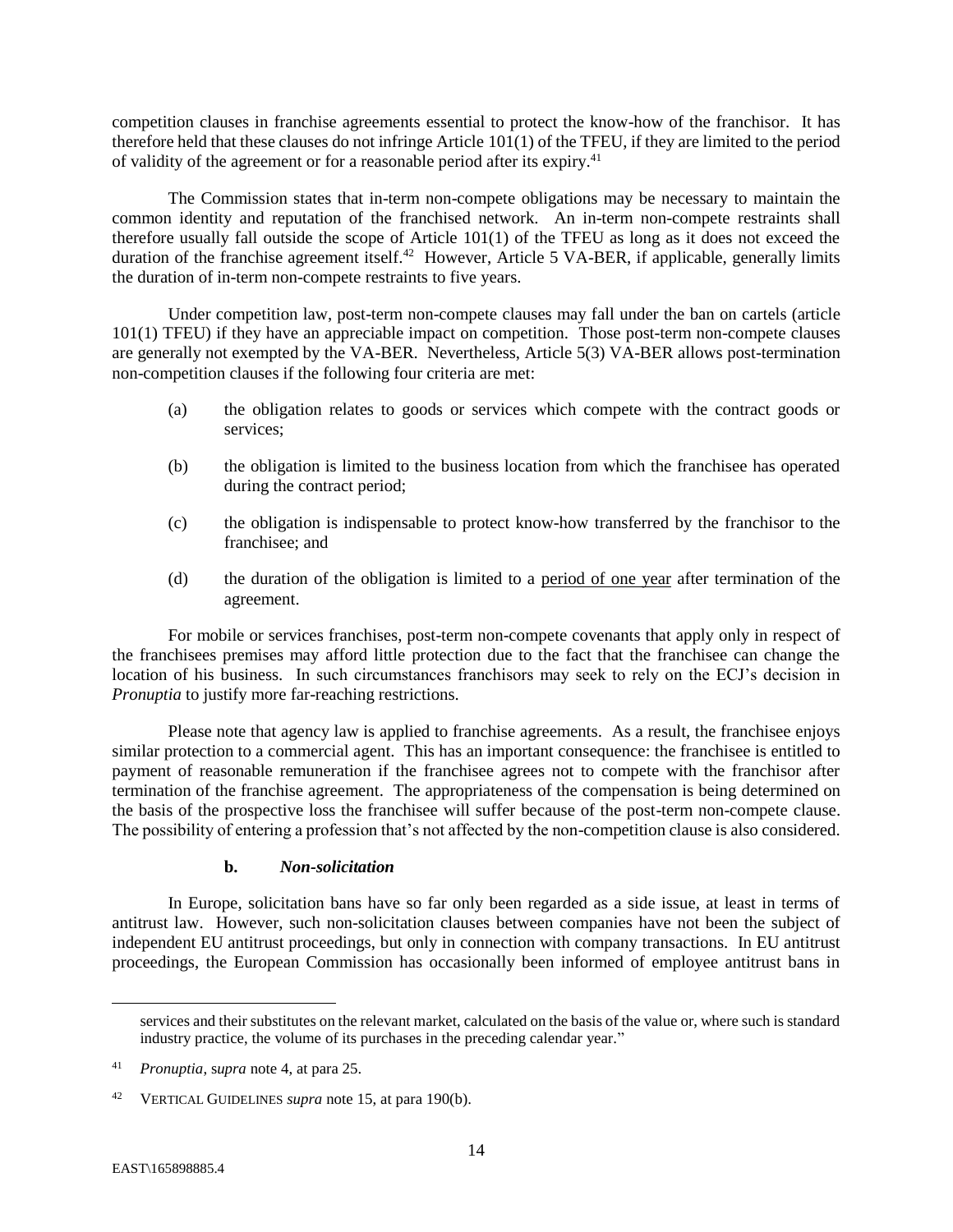addition to a number of other cartel violations; however, the European Commission has not yet issued an independent decision on antitrust bans or even imposed a fine for them. Most national European antitrust authorities have also not explicitly dealt with the treatment of non-solicitation clauses or have only dealt with them in the context of company transactions and have based their decision on the European Commission's Notice regarding restrictions directly and necessary to concentrations.<sup>43</sup>

#### **c.** *Confidentiality*

As already mentioned, restrictions necessary either to protect the franchisor's know-how or to maintain the identity and reputation of the franchise, do not fall within Article 101(1) TFEU (see above). Another example is an obligation on the franchisee to keep secret know-how strictly confidential. Such an obligation may also include a reasonable period after the ending of the agreement. It can even contain the duty to pass on this obligation to employees. Article 101(1) does also not apply to obligations on the franchisee to inform the franchisor if someone infringes his intellectual property rights, to assist him in legal actions or even to take legal actions by himself. That is also the case with regard to obligations on the franchisee to use the promotion material supplied by the franchisor. He may also be bound by contract to share the experience gained in exploiting the franchise and to grant the franchisor and other franchisees license for the resulting know-how.

Thus, after the term of the agreement the franchisee can be prohibited from using and disclosing know-how provided by the franchisor that has not entered the public domain.

If the know-how has not entered the public domain, the use and disclosure of that know-how can be prohibited without a time limit. Even though the text of the VA-BER does not expressly mention franchise agreements and its applicability is not limited to them, they are the most likely distribution systems to benefit from the exemption.<sup>44</sup>

## <span id="page-16-0"></span>**4.4 Enforcement**

#### **a.** *Enforcement of Competition Law in General*

In the EU national competition authorities and courts are empowered to apply and enforce Article 101 of the TFEU. The Commission and the national competition authorities with concurrent competition powers have significant powers to investigate suspected anti-competitive behavior (including entering and searching business and private premises with a warrant. The most important cartel authorities in Germany are the Federal Cartel Office (FCO) and the EU Commission. Public enforcement of antitrust law is mostly ensured by the imposition of sanctions (such as fines) as well as cease-and-desist orders. A company engaged in activities which breach of these provisions can face fines of up to 10% of its group global turnover.

European competition law is not only enforced by public authorities but also by private parties. Over the last two decades, private enforcement became more and more important in the EU. In order to promote this development and to facilitate private enforcement, the European Parliament issued a directive

<sup>43</sup> Commission Notice 2005 O.J. (C 56) 03.

<sup>44</sup> *See also* GOYDER *supra* note 19, at 195 and WIJCKMANS & TUYTSCHAEVER, *supra* note 17, at para 6.95.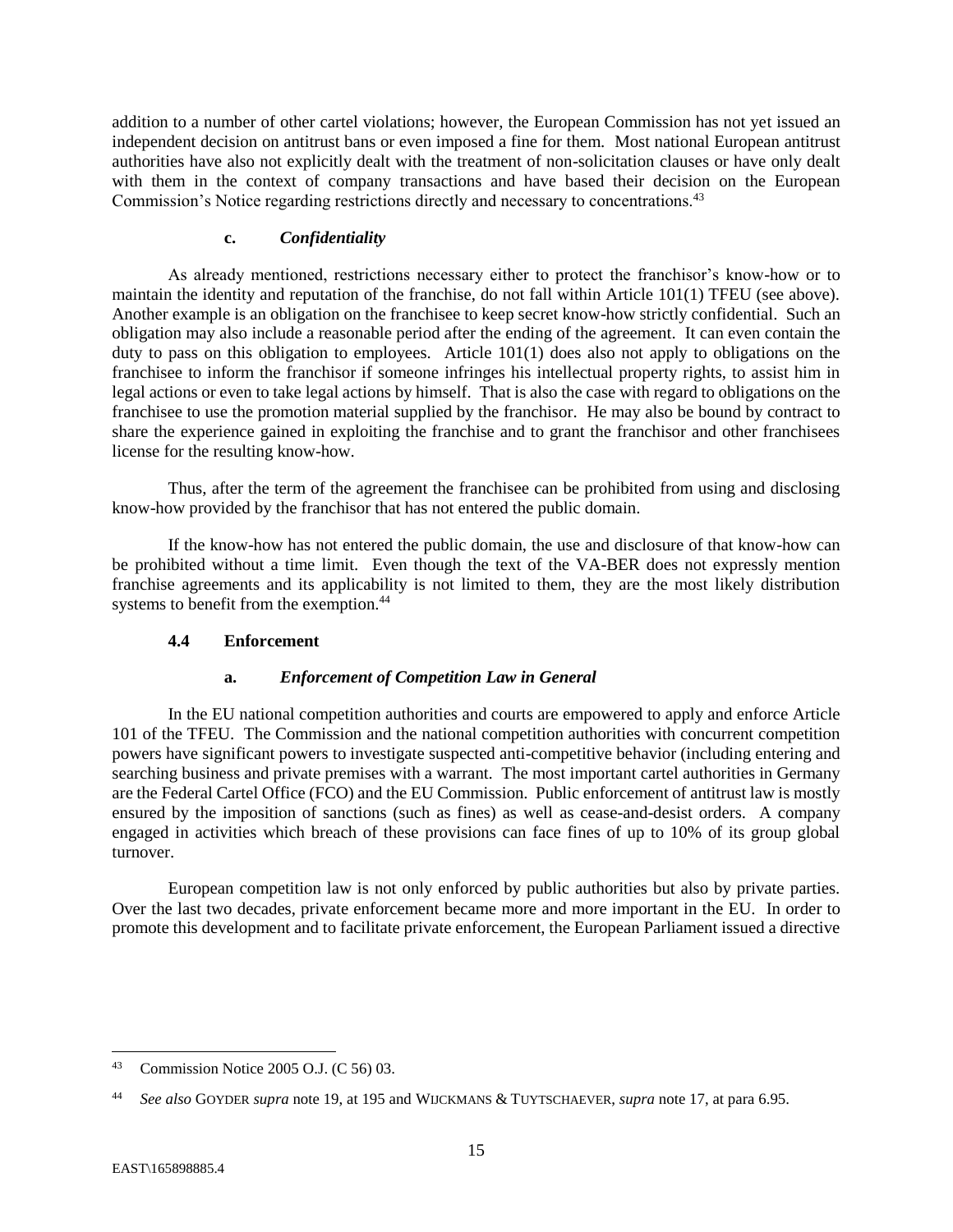on antitrust damages actions.<sup>45</sup> The directive was incorporated into German law by the 9th Amendment to the ARC.

Provisions in agreements which infringe Article 101 TFEU are void and unenforceable (which may lead to the entire agreement being unenforceable). A further key deterrent for businesses is the major disruption and damage to a company's reputation which arise from lengthy investigations or subsequent litigation from customers, franchisees, competitors and consumers.

Even if there is no difference in practical results between exempted agreements and agreements falling outside article 101(1) TFEU, the burden of proving that all conditions of an exemption are met rests with the party claiming its benefit. This can be essential if the question arises whether an agreement falling outside the VA-BER is valid or not.

## **b.** *Standard Contract Terms Law*

As well as the offer and sale of franchises, the ongoing relationship between franchisor and franchisee is in Germany– apart from competition and antitrust law - governed by the general provisions of the Civil Code and the Commercial Code. In practice, the laws of the Civil Code concerning standard business conditions play an important role for the enforcement of standardized business conditions such as provisions in franchise agreements. This law (in particular, section 307 of the Civil Code) provides that standard terms are null and void if they unduly prejudice the other party contrary to the requirements of good faith. In other words, the standard terms law addresses unfair contract terms that operate unreasonably to the detriment of the other party. This has been closely observed when it comes to drafting the individual clause.

## **c.** *Non-Competition*

If a franchisee does not comply with its obligation to comply with the non-compete covenants, the franchisor may apply for an injunction and claim damages from the franchisee. In addition, to secure confidentiality it is possible to agree on a contractual penalty. However, in order to be enforceable the clause must be carefully drafted by following the requirements as set out by Article 5(3) VA-BER.

It should also be noted that a post-term non-competition clause, which does not fall within the scope of the block examination does not lead to the nullification of the complete franchise agreement. The nullification is instead limited to the provision itself.<sup>46</sup> Other provisions in the franchise agreement are not affected and can be enforced.

## **d.** *Confidentiality*

If a franchisee does not comply with its obligation to keep know-how, business or trade secrets confidential, the franchisor may apply for an injunction and claim damages from the franchisee. However, confidentiality covenants deem to be only enforceable if the franchisor can prove the existence of know-how which has been harmed by the franchisee.

Although know-how is part of a franchisor's intellectual property rights, the protection of knowhow is not subject to specific statutes such as the Trademark Act or the Copyright Act. As a result there is

 $\overline{\phantom{a}}$ 

<sup>45</sup> Directive 2014/104/EU of the European Parliament and of the Council on certain rules governing actions for damages under national law for infringements of the competition law provisions of the Member States and the European Union.

<sup>46</sup> *See* Article 5 VA-BER and VERTICAL GUIDELINES *supra* note 15, at para 65 and 71.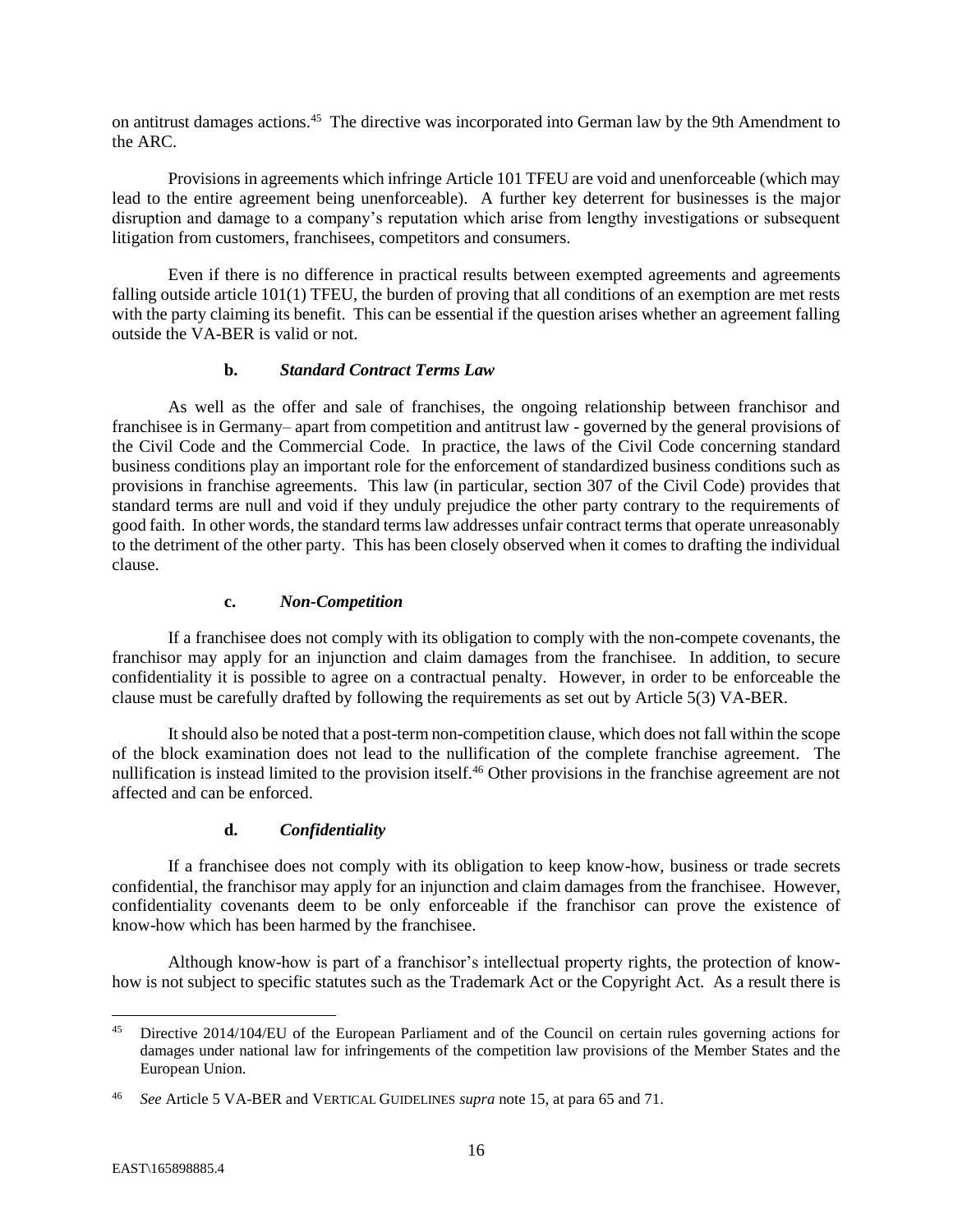no registration requirement for licensing know-how. Even so, franchisors' know-how is confidential information under the franchise agreement or other confidentiality agreements. Breach of business confidentiality constitutes a breach of those agreements and, moreover, is punishable under the German Act Against Unfair Competition.

If the know-how has entered the public domain, the use and disclosure of that know-how can no longer be prohibited.

#### <span id="page-18-0"></span>**5. Conclusion**

As demonstrated above, the enforceability of post-term covenants, in particular, the non-competition restrictions that apply after the end of the franchise agreement, is very much a creature of particular laws of each jurisdiction. In Australia, common law underpins the general principles that will apply to all of these covenants. Those principles then, in some cases, get readjusted by certain general legislations (e.g., in New South Wales, where there is a presumption of enforceability to the extent it is not against public policy), and in other cases, by franchise-specific laws and regulations (e.g., the regulation of the post-term non-compete covenants in Australia's Franchising Code of Conduct). Germany (and by extension, the entire EU block, with regard to the non-compete covenants), on the other hand, definitely approaches these issues from a legislative and regulative rule-making perspective, by setting up an intricate framework consisting of Article 101(1) of TFEU, Article 101(3) of TFEU, Vertical Agreements Block Exemption Regulation, and the possibility of additional national law applicable to franchise agreements not affecting trade between EU Member States. It is, however, worth noting that another major pillar of the legal regime surrounding the non-compete covenants in Germany (and the EU at large) is the *Pronuptia* case decided by the European Court of Justice more than 30 years ago.

The lesson is, as always, that the devils are in the details. To prepare a well-drafted package of post-term covenant provisions and to seek their enforcement in a foreign jurisdiction, it is essential to consult local lawyers well versed in these issues.